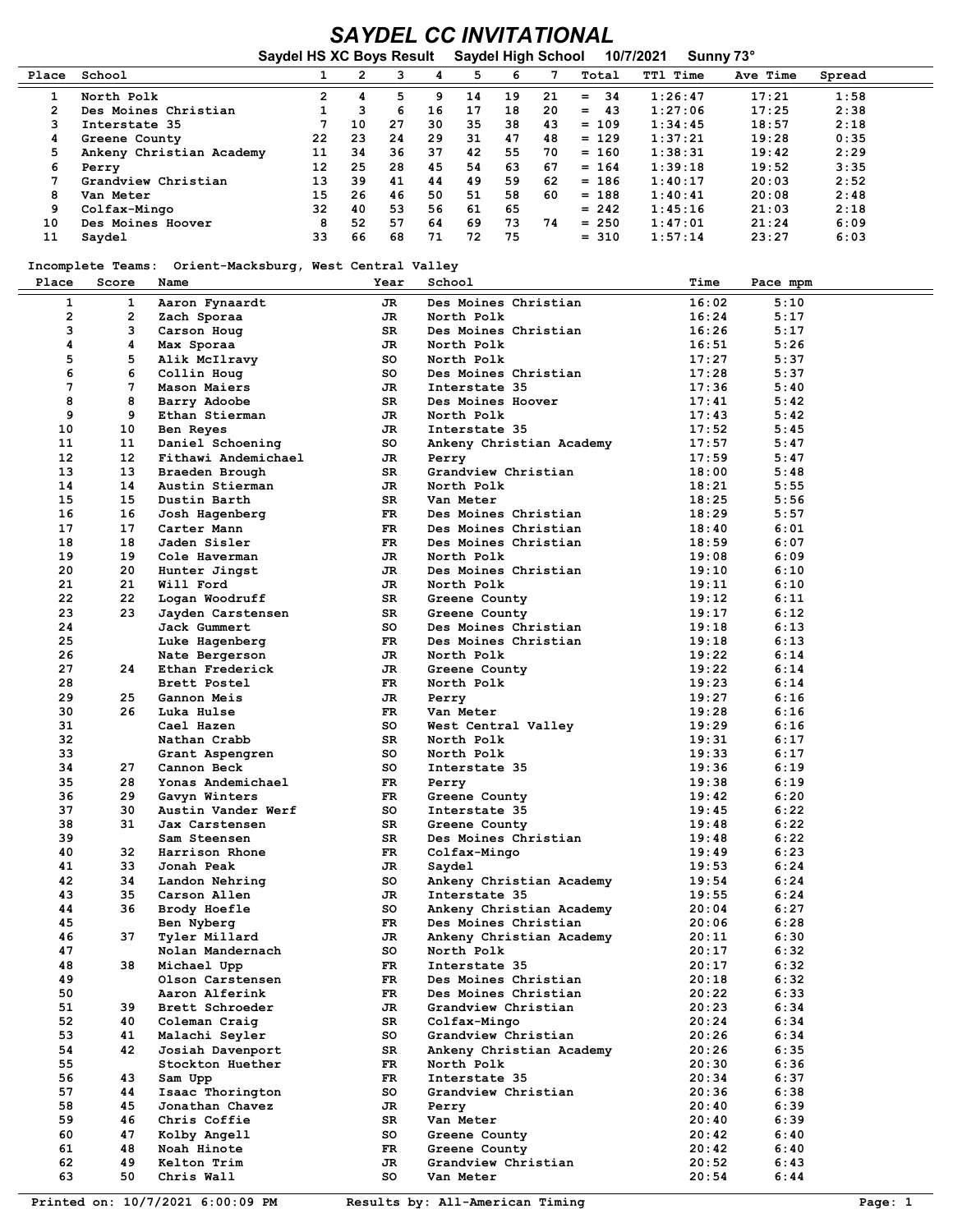## *SAYDEL CC INVITATIONAL*

|            |       |                                 |          | Saydel HS XC Boys Result Saydel High School | 10/7/2021 | Sunny 73°      |              |  |
|------------|-------|---------------------------------|----------|---------------------------------------------|-----------|----------------|--------------|--|
| Place      | Score | Name                            | Year     | School                                      |           | Time           | Pace mpm     |  |
| 64         |       | Colby Rosno                     | FR       | Des Moines Christian                        |           | 20:58          | 6:45         |  |
| 65         |       | Owen Festler                    | JR       | Interstate 35                               |           | 21:07          | 6:48         |  |
| 66         |       | Payton Lehman                   | FR       | North Polk                                  |           | 21:09          | 6:49         |  |
| 67         | 51    | Leo Hayes                       | so       | Van Meter                                   |           | 21:13          | 6:50         |  |
| 68         | 52    | Morgan Jackson                  | SR       | Des Moines Hoover                           |           | 21:14          | 6:50         |  |
| 69         | 53    | Owen Ament                      | FR       | Colfax-Mingo                                |           | 21:19          | 6:52         |  |
| 70         |       | Evan Fopma                      | FR       | Des Moines Christian                        |           | 21:27          | 6:54         |  |
| 71         | 54    | Owen Myers                      | FR       | Perry                                       |           | 21:34          | 6:57         |  |
| 72         | 55    | Logan Weathers                  | SR       | Ankeny Christian Academy                    |           | 21:36          | 6:57         |  |
| 73         | 56    | John McGill                     | so       | Colfax-Mingo                                |           | 21:37          | 6:57         |  |
| 74         | 57    | Eric Amuri                      | SR       | Des Moines Hoover                           |           | 21:43          | 6:59         |  |
| 75         |       | Owen Dickinson                  | JR       | Interstate 35                               |           | 21:51          | 7:02         |  |
| 76         | 58    | Reece Chappell                  | SR       | Van Meter                                   |           | 21:56          | 7:03         |  |
| 77         |       | Colton Vander Werf              | SR       | Interstate 35                               |           | 22:00          | 7:05         |  |
| 78         | 59    | Noah Pelham                     | SR       | Grandview Christian                         |           | 22:02          | 7:06         |  |
| 79         | 60    | Camden Krusemark                | FR.      | Van Meter                                   |           | 22:03          | 7:06         |  |
| 80         | 61    | Carter Gibson                   | JR       | Colfax-Mingo                                |           | 22:07          | 7:07         |  |
| 81         | 62    | Aj Veenstra                     | so       | Grandview Christian                         |           | 22:08          | 7:08         |  |
| 82         |       | Ross Muhlbauer                  | JR       | North Polk                                  |           | 22:09          | 7:08         |  |
| 83         | 63    | Aidan Carlson                   | FR.      | Perry                                       |           | 22:11          | 7:08         |  |
| 84         |       | Jaxson Gray                     | FR.      | Des Moines Christian                        |           | 22:18          | 7:11         |  |
| 85         |       | Cooper Bentley                  | FR.      | North Polk                                  |           | 22:23          | 7:12         |  |
| 86<br>87   | 64    | Reed Chapman                    | FR<br>FR | Van Meter                                   |           | 22:24<br>22:32 | 7:13<br>7:15 |  |
| 88         |       | <b>Justice Parkey</b>           | FR.      | Des Moines Hoover<br>North Polk             |           | 22:33          | 7:16         |  |
| 89         |       | Hudson Shipley<br>Skyler Yazzie | JR       | Van Meter                                   |           | 22:35          | 7:16         |  |
| 90         |       | Luke Phillips                   | JR       | North Polk                                  |           | 22:36          | 7:16         |  |
| 91         | 65    | Mason Edwards                   | JR       | Colfax-Mingo                                |           | 22:37          | 7:17         |  |
| 92         |       | Treston Murphy                  | FR.      | Van Meter                                   |           | 22:43          | 7:19         |  |
| 93         | 66    | Roberto Cabrera                 | FR.      | Saydel                                      |           | 22:44          | 7:19         |  |
| 94         | 67    | Mason Hoffman                   | so       | Perry                                       |           | 22:57          | 7:23         |  |
| 95         | 68    | Oliver Mazariegos               | so       | Saydel                                      |           | 23:10          | 7:27         |  |
| 96         |       | Aidyn Winters                   | FR.      | Greene County                               |           | 23:18          | 7:30         |  |
| 97         |       | Owen Noteboom                   | FR.      | Grandview Christian                         |           | 23:47          | 7:39         |  |
| 98         | 69    | Immanuel Carroll                | JR       | Des Moines Hoover                           |           | 23:50          | 7:40         |  |
| 99         |       | Ethan Kratochvil                | FR.      | Des Moines Christian                        |           | 23:51          | 7:41         |  |
| 100        |       | Bryce Anliker                   | JR       | Perry                                       |           | 23:56          | 7:42         |  |
| 101        |       | Sam Jurgens                     | JR       | Grandview Christian                         |           | 24:16          | 7:48         |  |
| 102        |       | Kyle Hernandez                  | JR       | Perry                                       |           | 24:37          | 7:55         |  |
| 103        | 70    | Aj Bennett                      | so       | Ankeny Christian Academy                    |           | 24:37          | 7:56         |  |
| 104        |       | Will Borseth                    | SR       | Interstate 35                               |           | 24:51          | 8:00         |  |
| 105        |       | Eli Miller                      | SR       | Des Moines Christian                        |           | 24:53          | 8:01         |  |
| 106        |       | Xzander McVay                   | SR       | Orient-Macksburg                            |           | 24:57          | 8:02         |  |
| 107        |       | Nick Smith                      | JR       | West Central Valley                         |           | 25:07          | 8:05         |  |
| 108        |       | Drew Carl                       | FR       | West Central Valley                         |           | 25:16          | 8:08         |  |
| 109        | 71    | Raul Castaneda                  | FR       | Saydel                                      |           | 25:31          | 8:13         |  |
| 110        |       | Landon Doering                  | JR.      | North Polk                                  |           | 25:35          | 8:14         |  |
| 111        | 72    | Conner Brooner                  | JR       | Saydel                                      |           | 25:56          | 8:21         |  |
| 112        |       | Jack Lambert                    | JR       | Des Moines Christian                        |           | 26:10          | 8:25         |  |
| 113        |       | Nathan Schlueter                | SR       | Van Meter                                   |           | 26:12          | 8:26         |  |
| 114<br>115 |       | Caleb Erickson                  | FR       | Ankeny Christian Academy                    |           | 26:16<br>26:18 | 8:27<br>8:28 |  |
| 116        |       | Kevin Barrientos                | JR<br>JR | Perry                                       |           | 26:49          | 8:38         |  |
| 117        |       | Isaiah Ives<br>Jackson Slick    | FR       | Grandview Christian<br>Van Meter            |           | 26:57          | 8:40         |  |
| 118        | 73    | Devan Renes                     | so       | Des Moines Hoover                           |           | 26:58          | 8:41         |  |
| 119        | 74    | Emmanuel Castillo               | JR       | Des Moines Hoover                           |           | 27:46          | 8:56         |  |
| 120        | 75    | Ryder Vanderpool                | FR       | Saydel                                      |           | 27:49          | 8:57         |  |
| 121        |       | Carter Timmons                  | FR       | Des Moines Christian                        |           | 28:08          | 9:03         |  |
| 122        |       | Jackson Loyd                    | FR       | Perry                                       |           | 28:34          | 9:12         |  |
| 123        |       | Issac Ballard                   | FR       | Perry                                       |           | 29:15          | 9:25         |  |
|            |       |                                 |          |                                             |           |                |              |  |